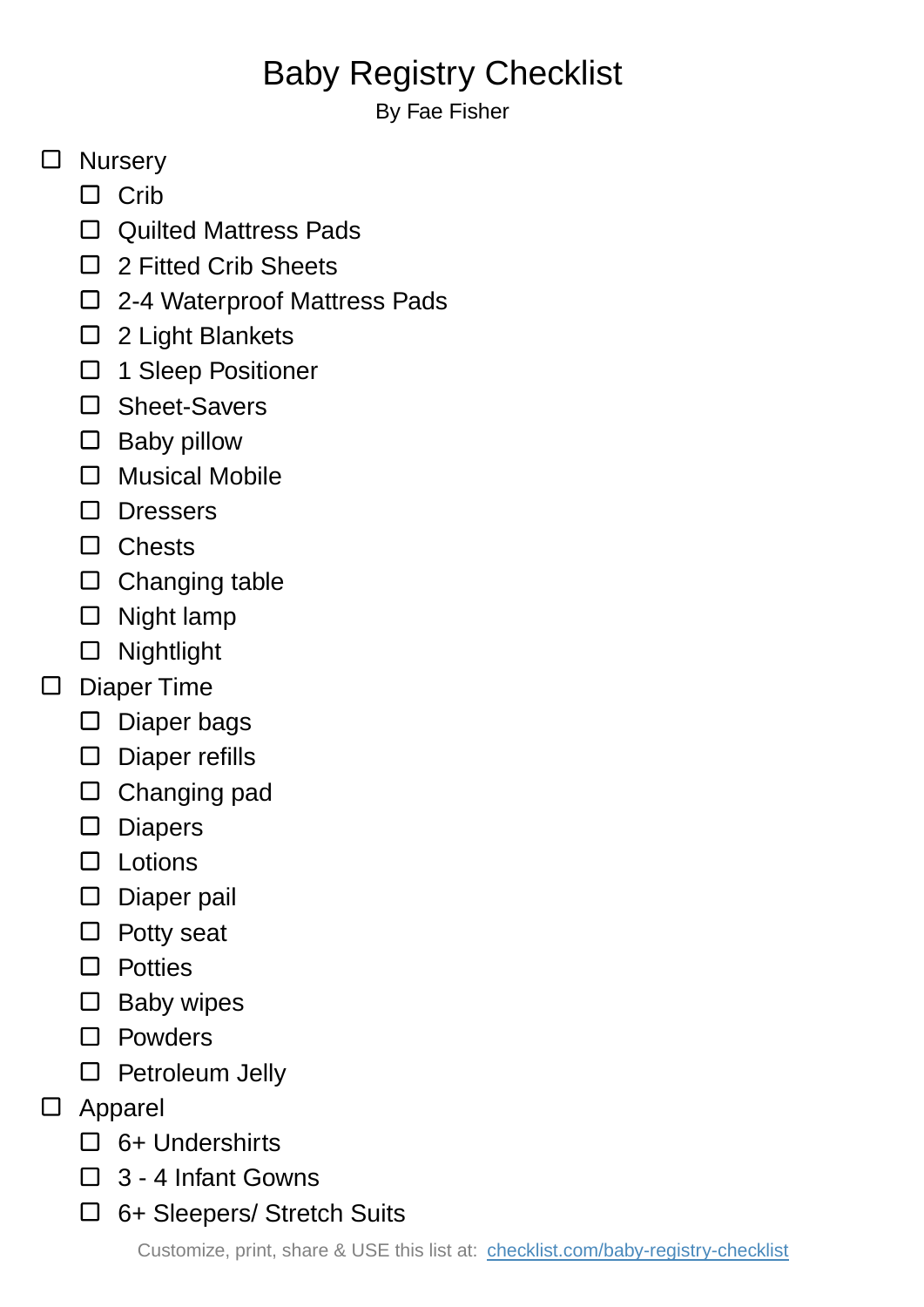- □ Baby Caps & Hats
- □ 4+ Socks Booties
- □ 3-4 Receiving Blankets
- □ Sweaters
- Jacket
- □ Snowsuit with Mittens
- □ Stroller blanket
- □ Feeding
	- □ Breast Shields
	- □ Breast Pump
	- □ Nursing Pads
	- □ Breast Milk Storage Bags
	- □ Breast Feeding Pillow
	- $\Box$  12 Bottles
	- □ 12 Nipples and Covers
	- □ Bottle Warmer
	- □ Bottle Sterilizer
	- D Dishwasher Basket
	- □ Bottle & Nipple Brush
	- □ 12 Burp Clothes
	- Formula
	- $\Box$  High Chair
	- Infant Spoon
	- $\Box$  Utensils
	- $\square$  Training Cup
	- Dishes & Cups
	- $\Box$  6 Bibs
	- □ Hook-on Seat
- □ Bath Time
	- □ Baby Bathtub
	- $\Box$  Hooded towels or 4+ terry cloth bath towels
	- Gentle/Tearless Body Wash / Shampoo
	- □ Diaper Rash Treatment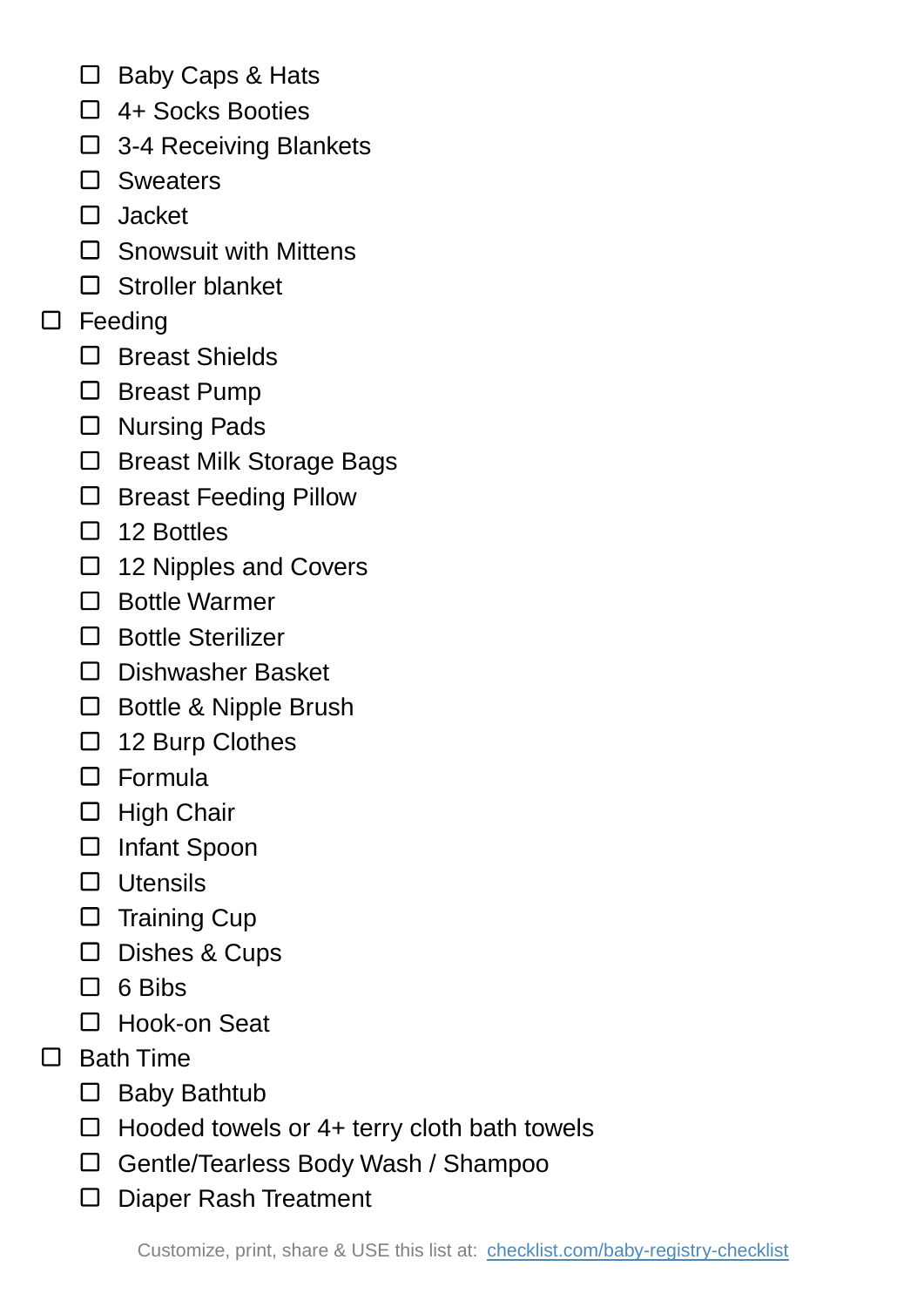- $\Box$  Bulb Syringe Nasal Aspirator
- Mild Laundry Detergent
- $\Box$  4 6 Washclothes
- □ Baby Nail Clippers
- □ Soft Brush and Comb
- $\square$  Tub Toys
- $\Box$  Keep in Diaper Bag
	- □ 2 Clean Bottles and Formula
	- □ 5-6 Diapers
	- Baby Toy
	- □ Baby Tylenol
	- Blanket
	- □ Burp Cloth
	- □ Change of Clothes
	- Changing Pad
	- Diaper Rash Cream or Ointment
	- Disposable Wipes
	- □ Pacifier
	- □ Plastic Bags
	- Sunscreen
- □ Baby Medicine Cabinet
	- $\square$  Thermometer
	- □ Wound Cream
	- □ Pain Reliever/ Fever Reducer Medicine
	- Mylicon Drops
	- $\square$  Teething Rings
	- □ Calibrated Medicine Droppers
	- Small Bandages
	- □ Small Gauze Squares
	- □ Cool Mist Vaporizer
	- Hydrogen Peroxide
	- Infant Sunscreen
	- $\square$  Pedialyte or Ricelyte